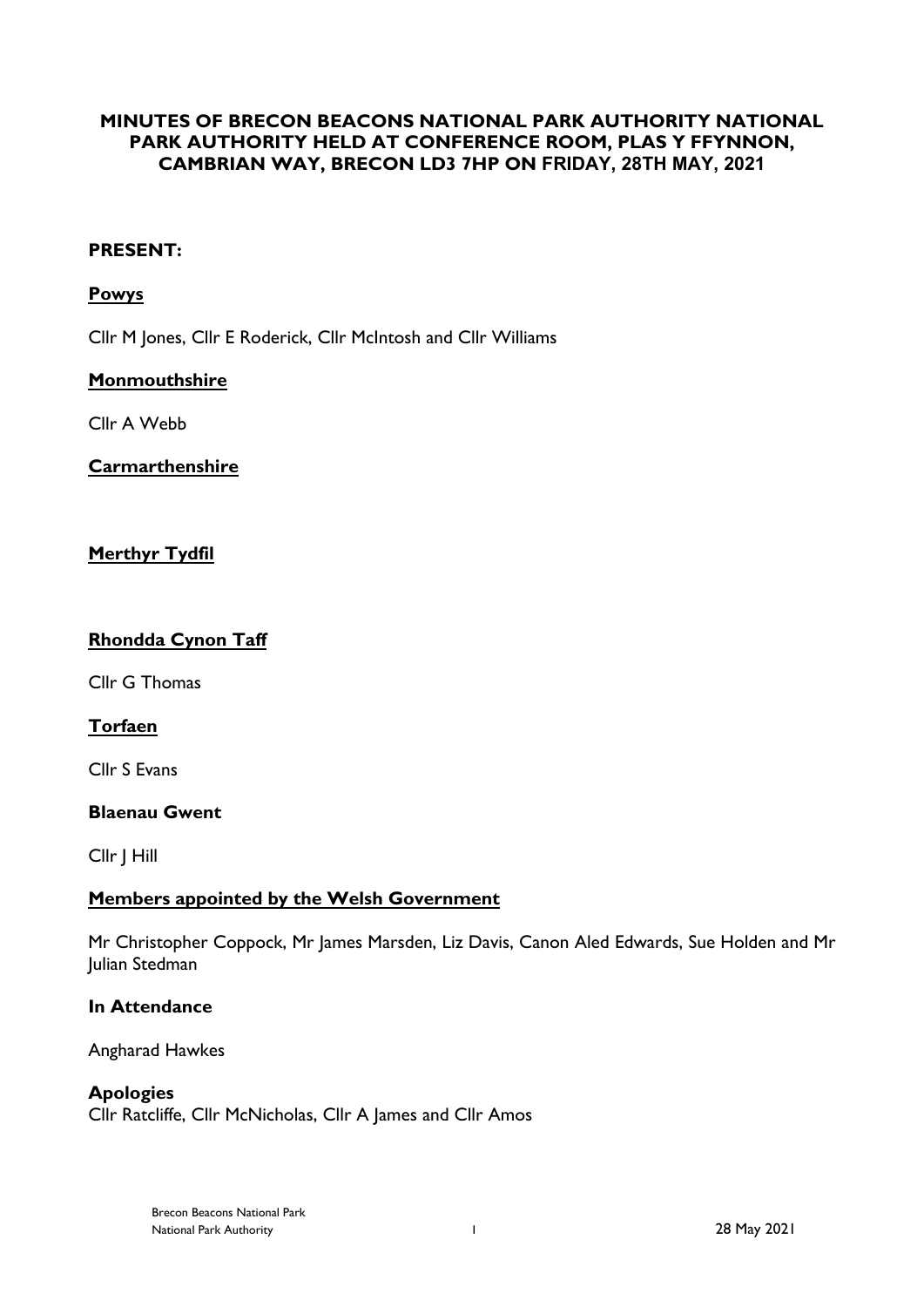# **66/21 Correspondence**

The Deputy Chair, Liz Davis, chaired the meeting in the absence of the Chair. She noted apologies and welcomed three new members as a result of changes in Local Authority appointments: Cllr Iain McIntosh (Powys), Cllr Jon Williams (Powys) and Cllr Julian Amos (Merthyr Tydfil). Cllr Amos was unable to join the meeting because of technical issues.

The Chair had written to the three members completing their terms of office: Cllr Phil Pritchard, Cllr James Evans and Cllr Malcolm Colbran.

# **67/21 Declarations of Interest**

There were no declarations of interest.

## **68/21 Minutes**

## **RESOLVED:**

- **a) To approve the minutes of the National Park Authority held on 16th April 2021 and authorise the Chair to sign them as a correct record;**
- **b) To receive the minutes of the Audit and Scrutiny Committee held on 29th January 2021.**

### **69/21 Public Speaking**

There were no requests to speak.

### **70/21 Chair's Announcements**

The Deputy Chair advised that she and the Chair had met with other Chairs recently to discuss some of the Audit Wales Report actions.

### **71/21 Transition Director's Announcements**

The Transition Director updated members on a number of issues, the most significant being her decision to delay the timetable for completion of the Local Development Plan in response to the impact of phosphates on the Authority's business and the likelihood of the plan being unsound due to the level of constraints on this. She would be writing to Welsh Government on this, and a paper would be brought to the additional meeting of the Authority on 21 June 2021. Stakeholders would be consulted on the way forward.

Audit Wales had advised that their next three Park audit would be on sustainable tourism; an officer group would meet shortly to discuss how they would work with Audit Wales. It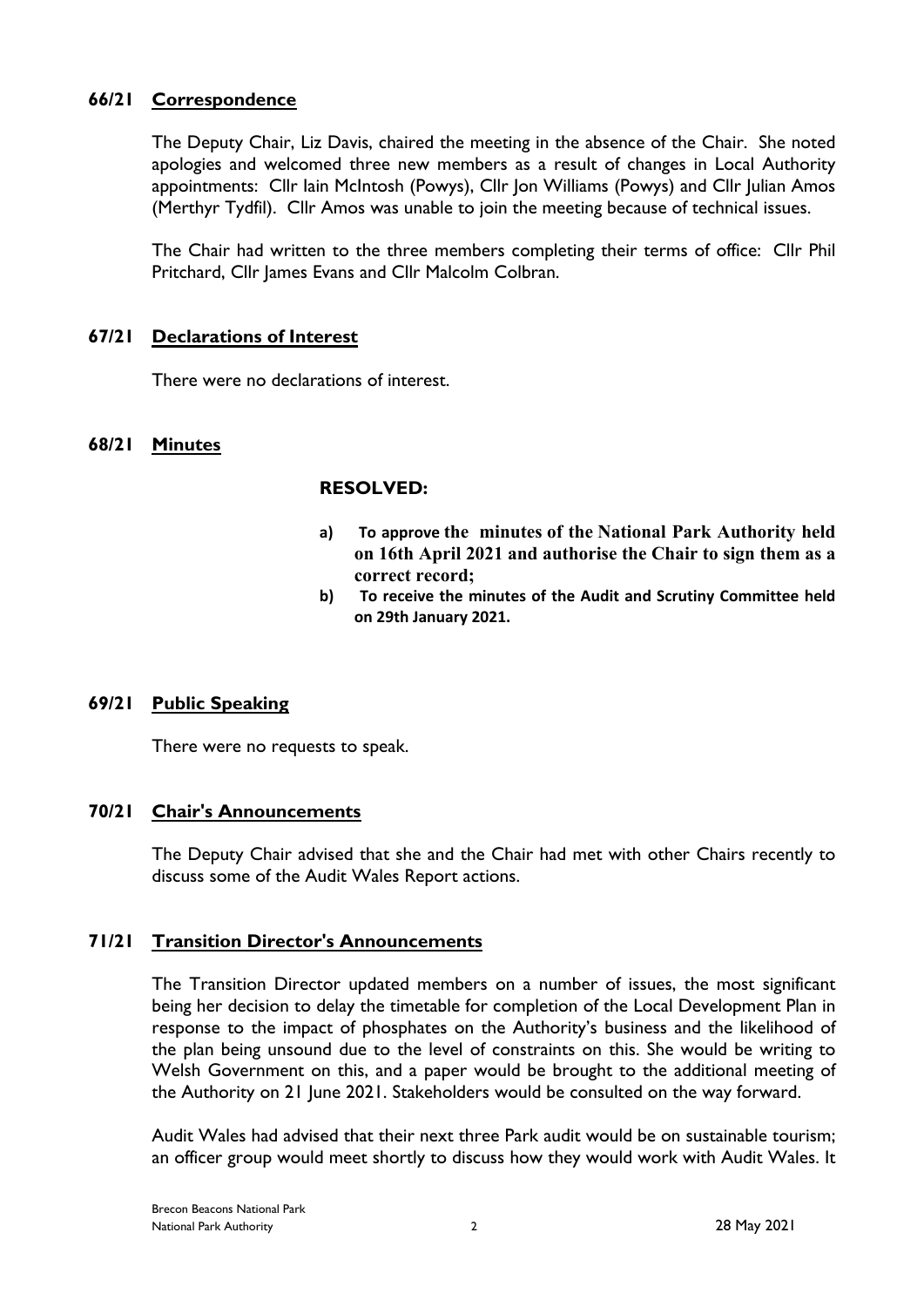was noted that the phosphate issue would also impact on tourism and the Transition Director agreed to advise Audit Wales of this.

It was noted that the Transition Director had secured additional support to enable progress to be made with the structure of the Leadership Team and to address key issues such as performance and risk. Mark Evans would be working part time and would be seeking meetings with members.

## **72/21 Evidence Position Statement**

Members considered the draft Position Statement which had been deferred from the last meeting and subsequently considered again at Policy Forum.

# **RESOLVED: That Members endorse the Evidence Position Statement as the position of the Authority.**

# **73/21 Interim Supplementary Planning Guidance: Retail Centres**

Members were advised that following their agreement to consult on the draft Supplementary Planning Guidance in February, the situation had changed as Welsh Government had agreed a temporary removal of the need for planning permission for many time of proposal covered in the SPG. Officer proposed to revisit this once this temporary removal expired.

In response to a question officers confirmed that at that stage they would seek agreement to reconsult on any proposed changes.

> **RESOLVED: To revisit the merits of approving the draft Supplementary Planning Guidance on LDP Policy 42(C) Development in Retail Centres once lessons have been learned from implementing the current temporary permitted development rights as set out in Classes C–E, Part 4A of The Town and Country Planning (General permitted Development) (Amendment) (No.2) (Wales) Order 2021 ("the Amendment Order").**

# **74/21 Member Reports**

The Landscape and Biodiversity Champion reported on a meeting of the Wye Nutrient Management Board and Dwr Cymru Welsh Water's assessment of the source of phosphate pollution on the Wye catchment. In response to a question he advised that the data had been endorsed by regulators and checked by Natural Resources Wales. All reports had been passed to officers.

A member referred to being in possession of alternative data and was asked to forward this to the Policy Team.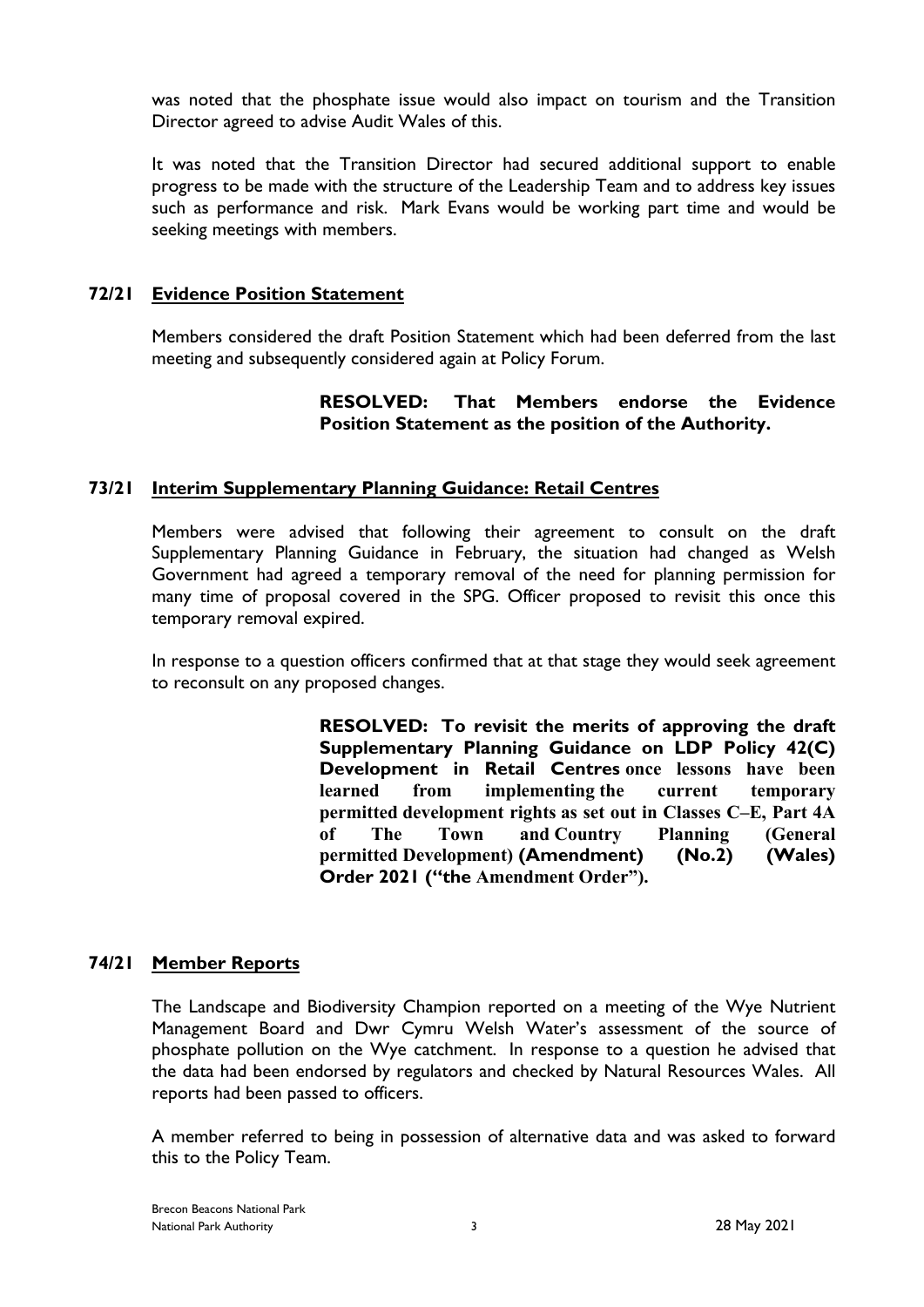In relation to a question about a potential challenge on the basis of lived experience an officer advised that as set out in the Position Statement on Evidence checks and balances would be carried out to ensure that nothing was taken at face value.

## **75/21 Gifts & Hospitality**

No declarations were made.

# **76/21 Access to Information**

**RESOLVED: To exclude the press and public from the meeting during consideration of item 12 in accordance with section 100A of the Local Government Act 1972, as amended, on the grounds that it involves the likely disclosure of exempt information as defined in paragraphs 13 and 14 of Schedule 12A to the Local Government Act 1972.**

The Deputy Chair advised that recording should now cease.

# **77/21 Recruitment of Ecologist (policy)**

Members considered a proposal for an additional Ecologist post on the establishment to deal with policy development, implementation and monitoring to address the phosphate issue.

Members were generally supportive and recognised the advocacy part of this role. It was also suggested that the role should be general rather than specific so that it could be adapted to meet changing needs in future.

The point was also made that members needed to understand the cumulative financial impact on decisions to add to the staff establishment.

## **RESOLVED: That an Ecologist (Policy) is added as a fulltime permanent post to the establishment.**

# **78/21 Any Other Business**

1. A member raised issues in relation to phosphates and how the Authority was considering data, which he felt was not always presented in a balanced way. As this was not a scheduled item of business, with no supporting papers, the Deputy Chair asked him to share all the evidence he had and to discuss this with the Chair and Deputy Chair of Policy Forum.